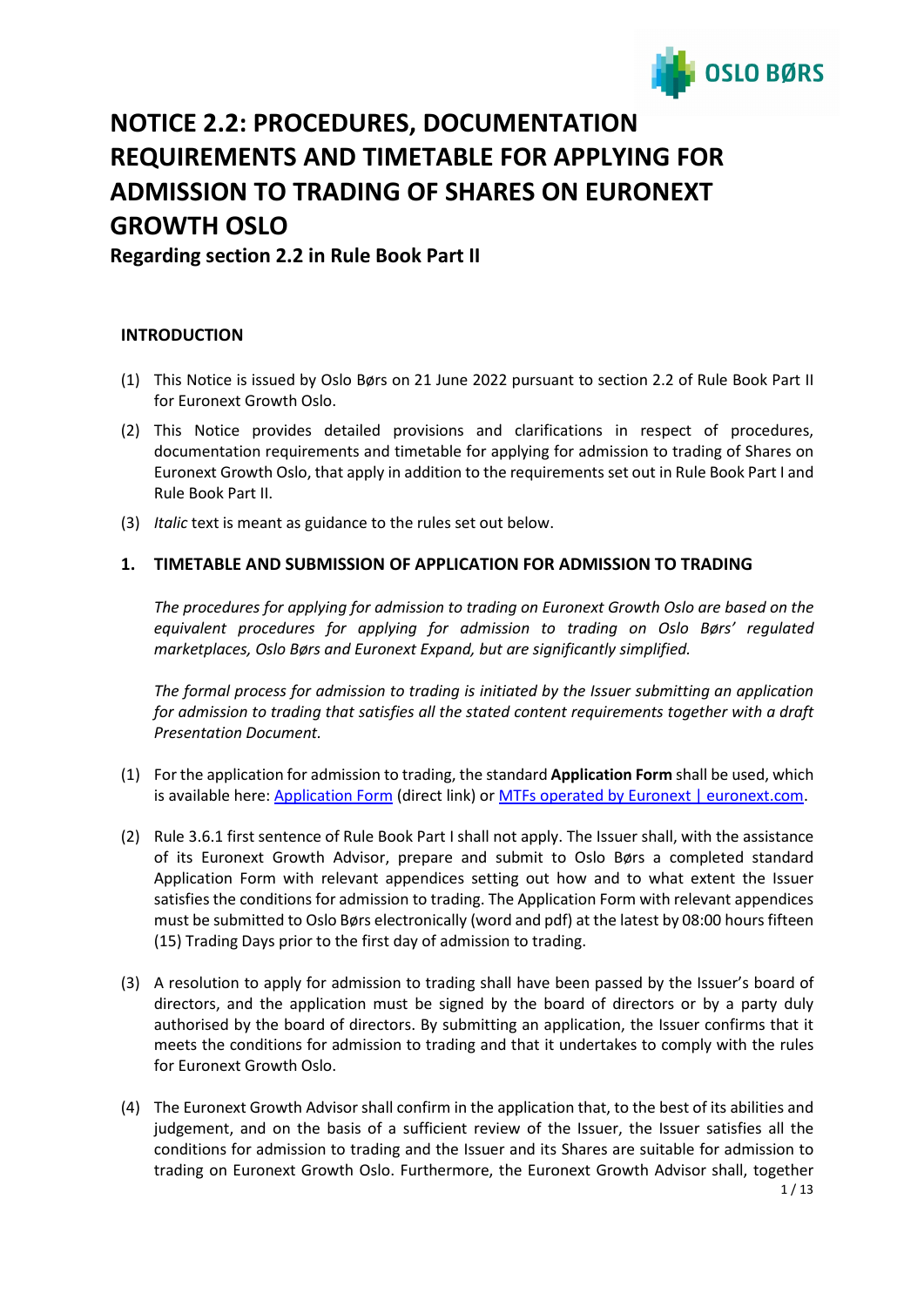

with the application, submit the standard **Due Diligence form** which is available at[: Due Diligence](https://www.euronext.com/en/media/6352/download)  [Form](https://www.euronext.com/en/media/6352/download) (direct linkt) or MTFs operated by [Euronext | euronext.com.](https://www.euronext.com/en/regulation/mtfs-operated-euronext)

*The Euronext Growth Advisor must assist the Issuer with producing the Application Form and Information Document. The Euronext Growth Advisor must also co-sign the Application Form with the Issuer to confirm that, to the best of its ability and judgement, and on the basis of a sufficient review of the Issuer, all the conditions for admission to trading have been met and the Issuer and its Shares are suitable for admission to trading on Euronext Growth Oslo.*

(5) If the documentation provided in the application for admission to trading and/or the Information Document is incomplete or if Oslo Børs has to gather additional information for any other reason, as well as in the event of applications for exemptions, a longer period may be needed to process the application.

# **2. CONTENTS OF THE APPLICATION**

(1) The application must be accompanied by a Due diligence form from the Euronext Growth Advisor. Euronext Growth Advisor shall in the Due diligence form account for the due diligence investigations that have been carried out, as well as its assessments and conclusions regarding the fulfillment of the admission requirements. The Due diligence forms must provide information about the due diligence investigations that are carried out in connection with the admission process, Euronext Growths Advisor's assessment of the adequacy of the scope of these, the results of due diligence investigations including factors that are of significance for the assessment of the issuer and issuer's Shares suitability for admission to trading, cf. Rule Book II section 5.5.2 (3). In addition, the identity of the parties that have carried out the due diligence investigation, the relationship between the Issuer and the Euronext Growth advisor as well as other matters that may be material to the question of whether satisfactory due diligence investigations have been carried out, cf. section 3 below.

*Oslo Børs does not wish to receive written due diligence reports prepared by the due diligence advisers unless Oslo Børs explicitly request Euronext Growth Advisor to submit this.* 

*Due diligence must for all practical purposes be completed prior when application is submitted. In evaluating an application for admission to trading, Oslo Børs places considerable importance on due diligence having been completed, and the findings of the due diligence investigations can be very important. There is accordingly a risk that the process of admission to trading will be delayed if due diligence investigations have not been sufficiently completed prior to submitting the application. In a situation where some aspects of due diligence investigations have not been completed by the time of the meeting, the Issuer will have to agree with Oslo Børs how to deal with this, and an updated Due diligence report in a track changes version must then be submitted to Oslo Børs in accordance with the agreed timetable.*

- (2) The application for admission to trading shall in particular include the following information:
	- 1. The Issuer's business concept and activities.
	- 2. A list of the members of the Issuer's executive management and board of directors.
	- 3. A description of the Issuer's financial situation, including any terms, conditions and covenants related to the Issuer's borrowings which may represent a material restriction on the Issuer's freedom of action, or that may represent an obstacle to the free transferability of the Issuer's Shares.
	- 4. The number of Shares for which admission to trading is sought, whether the Issuer has more than one Share class, whether the application refers to one or more than one Share class,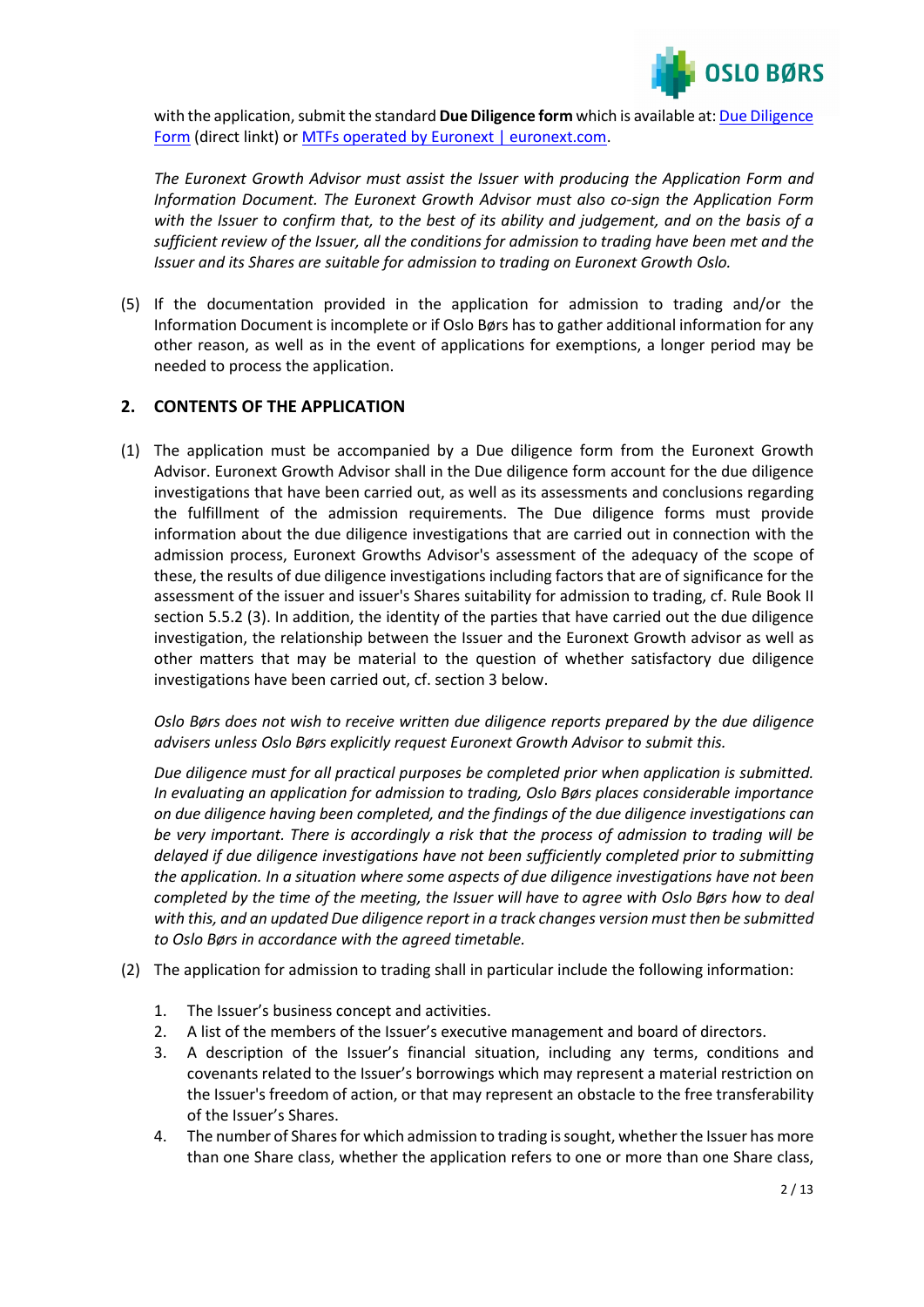

the expected market capitalization of the Issuer and how this has been determined, together estimated market value of the Shares.

- 5. The Issuer's financial reporting, accounting principles, and the resources devoted to its accounting function.
- 6. A statement confirming that the Issuer has sufficient liquidity to continue its business activities in accordance with its planned scale of operation for at least 12 months from the planned date of admission to trading. It shall also be confirmed that any loan agreements necessary to fulfil the liquidity requirement are signed by the parties at the time the application for admission to trading is submitted. If the Issuer is unable to demonstrate that it has sufficient liquidity to operate for 12 months, hereunder if necessary loan agreements as mentioned above have not been signed at the time of submission of the application, it must provide the information about the following matters both in the Application Form and the Presentation Document as part of its statement (cf. section 2.1.3.1 (2) of Rule Book Part  $II)$ :
	- i. Clearly state that the Issuer does not have liquidity sufficient for the next 12-month period.
	- ii. Time frame: The seriousness of the Issuer's need for further financing, including information about the expected point in time when the Issuer will no longer have enough working capital to continue to operate as planned.
	- iii. Scope: The estimated size of its further financing requirements.
	- iv. Action plan: The actions the Issuer is to take to secure further liquidity, for example (i) refinancing, (ii) renegotiating existing loan agreements or entering into new loan agreements, (iii) making changes to planned investments, (iv) strategic changes, including changes to acquisition plans, and/or (iv) disposing of assets.
	- v. The Issuer must provide information about how certain it is that actions it is planning will provide it with sufficient liquidity, as well as the date by which it expects the required actions will be complete.
	- vi. Consequences for the Issuer if the actions it is planning do not provide it with sufficient liquidity.
- 7. The resources the Issuer has available to comply with the reporting and information obligations placed upon an Issuer with Shares admitted to trading on Euronext Growth Oslo.
- 8. If a Management Company is to carry out management functions of behalf of the Issuer, cf. section 2.1.4.3 of Rule Book Part II, please give an account for which management functions that are to be carried out by the Management Company and which are to be carried out by the Issuer itself. Where appropriate, an account of the resources and capacity of the Management Company in respect of satisfying the duties of an Issuer with Shares admitted to trading on Euronext Growth Oslo in respect of financial reporting and disclosure of information, cf. section 2.1.4.1 (2) of Rule Book Part II.
- 9. An account of the composition of the board of directors and any relationship between individual members of the board and the Issuer's executive management, major business connections or larger shareholders that may be of significance for evaluating admission to trading, together with an account of the expertise of the board of directors in respect of the rules that apply for Issuers with Shares admitted to trading on Euronext Growth Oslo, cf. section 2.1.4.2 (2) of Rule Book Part II.
- 10. Information on whether any members of the board of directors or executive management have been involved in matters that have resulted in, or may result in, criminal convictions or other sanctions for breaches of Norwegian or other securities trading and accounting laws. In addition, information shall be provided on any breaches of other laws related to financial matters, as well as any involvement in bankruptcy or corporate insolvencies, which may be material to the assessment of whether the requirement for suitability pursuant to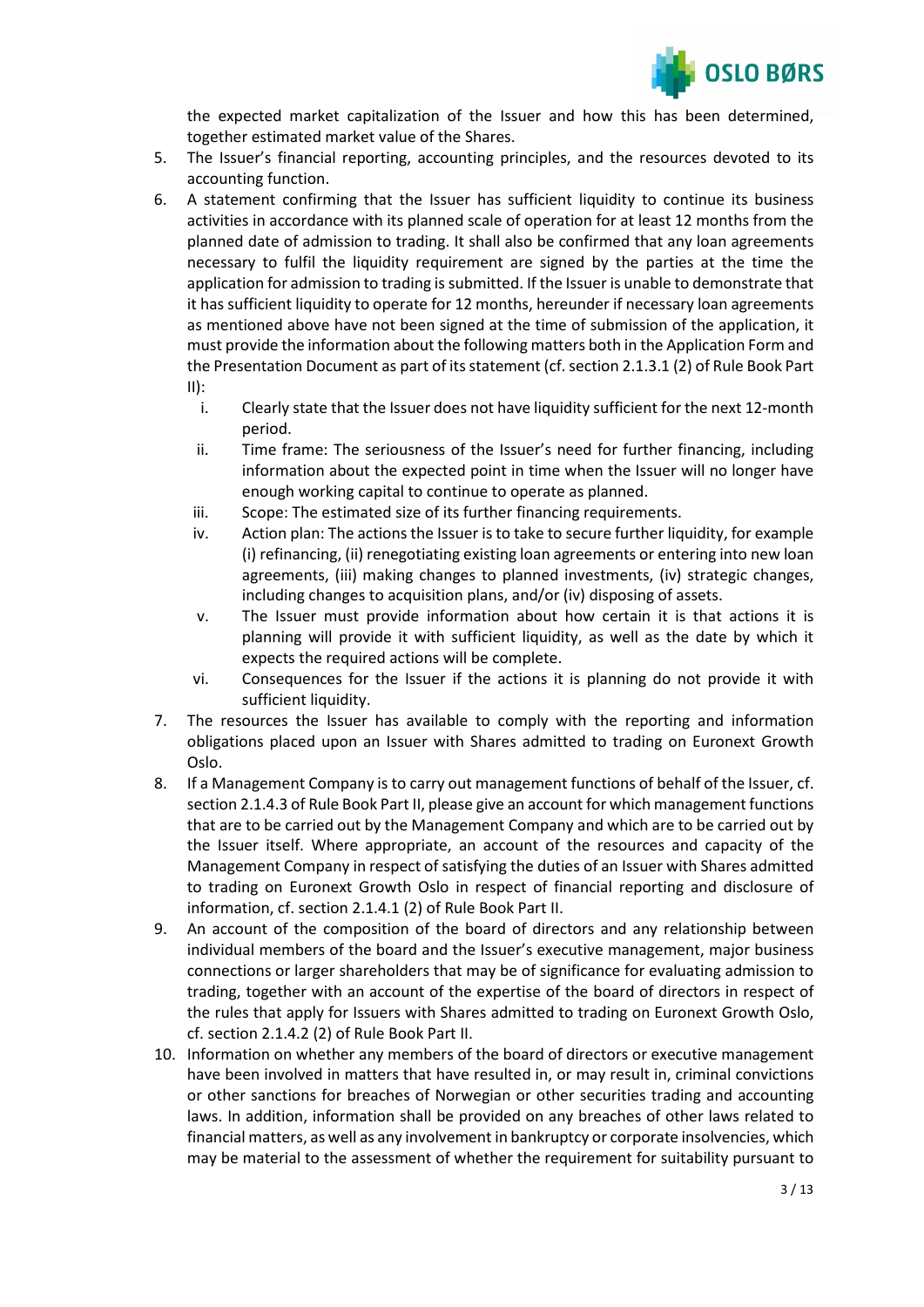

sections 2.1.4.1 (1) and 2.1.4.2 (1) of Rule Book Part II, is satisfied. The equivalent information must be provided in respect of significant shareholders as defined in section 2.1.2.1 (2) of Rule Book Part II.

- 11. Information on relevant circumstances, including business-critical contracts and patents that may be material to assessing the admission of the Issuer's Shares to trading.
- 12. A description of transactions that the Issuer has entered into or isin the process of entering into with close associates, that may be material to assessing the admission of the Issuer's Shares to trading, and a confirmation that such agreements are entered into on arm's length terms.
- 13. Information on whether the most recent auditor's report expresses a qualified opinion or includes any emphasis of matter paragraphs. If the Issuer has changed its auditor within the last two years, the Issuer shall state this and explain the reason for the change.
- 14. Legal proceedings that the Issuer is involved in or has received notice that it may be involved in and that are of such import that they may be of significance for the Issuer.
- 15. Any options, warrants or loans giving the right to require the Issuer to issue Shares, and any subordinated debt or transferable securities issued by the Issuer.
- 16. Any possible increases in the Share capital, distribution sales of Shares etc. that the Issuer expects to carry out. Information shall be provided on any intention by any larger shareholder or shareholders to reduce their holdings in connection with the admission to trading, including information of the procedures that will apply to such sales.
- 17. Any plans for price stabilization measures in connection with admission to trading.
- 18. Information on whether the Issuer's Shares are subject to ownership restrictions pursuant to law, licensing conditions, or the articles of association, and if appropriate the proportion of the Shares to which such restrictions apply.
- 19. An overview of the shareholdings that are not considered to be distributed among the general public as defined in section 2.1.5.2 of Rule Book Part II. The number of shareholders who each hold Shares equal to a value of NOK 5,000 or more reduced by the shareholders that are associated with the Issuer (shareholders that cannot be included in the calculation) as defined in section 2.1.5.3, cf. section 2.1.5.2 (4) of Rule Book Part II.
- 20. Information on beneficial owner(s): individual who ultimately owns more than 25% of the issuer or effectively controls the issuer
- 21. Information on shareholder resolutions or decisions, shareholder agreements etc., of which the Issuer is aware and which may have a bearing on the suitability of the Issuer's Shares for admission to trading, including any lock-up agreements.
- 22. Information on provisions in the articles of association, law or regulations issued pursuant to law that may restrict regular trading in the Shares.
- 23. Information on whether the Issuer's Shares are admitted to trading on a stock exchange, regulated market or any other marketplace, or whether admission to such trading has been applied for. If this is the case, information must be given on where the Shares are admitted to trading or are the subject of an application for admission to trading.
- 24. The securities identification number (ISIN) of the Shares in the central securities depository mentioned in section 2.1.5.7 of Rule Book Part II, and the identity of the institution operating the share register account (Norwegian: *kontofører utsteder*).
- 25. Where relevant, the Issuer's home member state in the EEA pursuant to the Prospectus Regulation.
- 26. The Issuer's contact person vis-à-vis Oslo Børs, cf. section 3.3 of Rule Book Part II.
- 27. The timetable for the admission process, including for preparing the Information/Presentation Document.
- 28. Confirmation of the Issuer's Industry Classification Benchmark (ICB classification). If the Issuer does not already have ICB classification, it must be obtained by sending an email to [info@ftserussell.com](mailto:info@ftserussell.com) with its latest audited accounts and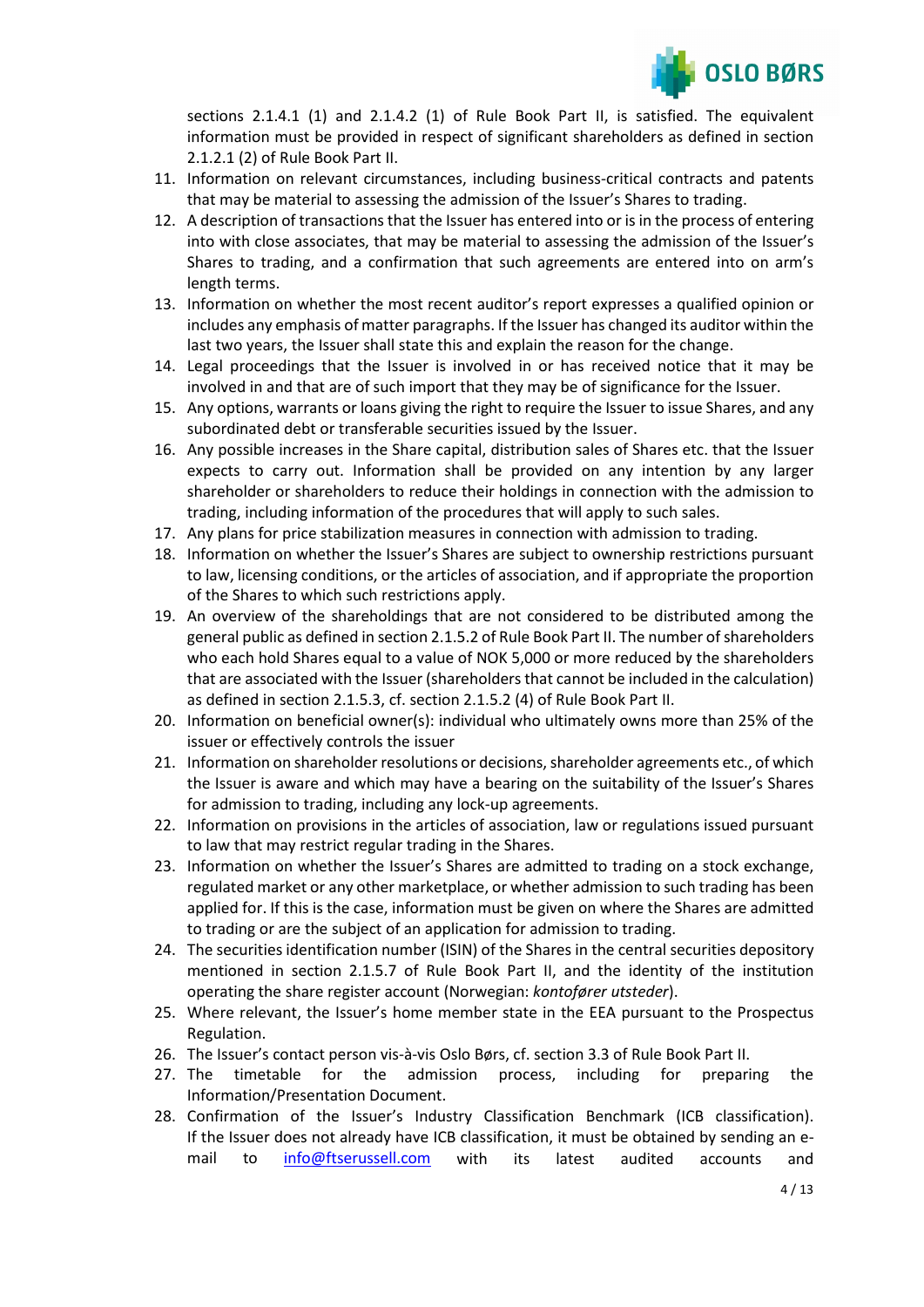

directors' report attached. For more information, see [https://research.ftserussell.com/products/downloads/ICB\\_Rules\\_new.pdf.](https://research.ftserussell.com/products/downloads/ICB_Rules_new.pdf)

- (3) The application shall be accompanied by the following documents:
	- 1. A well-prepared draft Information Document with a completed checklist. If the Issuer is using a prospectus pursuant to the Prospectus Regulation as its Presentation Document, the draft must be sufficiently complete for Oslo Børs to evaluate the relevant information.
	- 2. A copy of the minutes of the board meeting showing the resolution to apply for admission to trading of the Issuer's Shares. The copy must be a certified copy unless the minutes are signed electronically by use of Bank-ID. If the application is signed pursuant to a power of attorney, a copy of the signed power of attorney must be attached.
	- 3. The Issuer's certificate of registration certificate of registration issued by the Register of Business Enterprises or a document equivalent thereto. If the Issuer is incorporated in a jurisdiction where such documents are not issued, it must produce a statement from an external attorney addressed to Oslo Børs, which confirms that the Shares are validly and legally issued, fully paid up and properly registered with the relevant register or equivalent body. A draft of such a statement must be made available at the time at which the application for admission to trading is submitted. (Cf. Rule Book Part I Rule 3.1.5).
	- 4. The Issuer's articles of association.
	- 5. Copy of financial statements and interim reports pursuant to Rule Book Part I Rule 3.2.3 and 3.2.4, and Rule Book Part II section 2.1.3.2, including relevant auditor's statements.
	- 6. A printout of the Issuer's shareholder register as at the date of the application.
	- 7. CV's for the members of the Issuer's executive management and board of directors.
- (4) If the application for admission to trading includes requests for exemption from any of the admission requirements, the reasons for such exemptions must be explained.
- (5) The application must address all the matters mentioned in paragraph (2) above and include all the attachments required by the paragraphs (3) and (4). If a particular item is not relevant, this must be stated.
- (6) Reference is also made to Rule 3.6.6 of Rule Book Part I with respect to Oslo Børs right' to impose additional criteria or require further information or documentation, and the possibility to grant exemption from the various criteria.

# **3. DUE DILIGENCE**

*The Euronext Growth Advisor shall determine the scope of the due diligence investigations.* 

*Euronext Growth Advisors shall inform Oslo Børs in the event that they uncover any findings in the due diligence. An Issuer's due diligence review must have been carried out before the application is submitted to Oslo Børs, cf. the requirement for the application to be accompanied by the Due diligence form in section 2 (1) above.*

(1) The Issuer must carry out due diligence in connection with the process of admission to trading in order to identify whether there are any matters that are of significance for evaluating whether the Shares are suitable for admission to trading, including whether sufficient information about the Issuer is included in the information document. The Issuer and its Euronext Growth Advisor must also evaluate whether there is a need to carry out further investigations in respect of technical, commercial, environmental, taxation and financial matters, as well as any other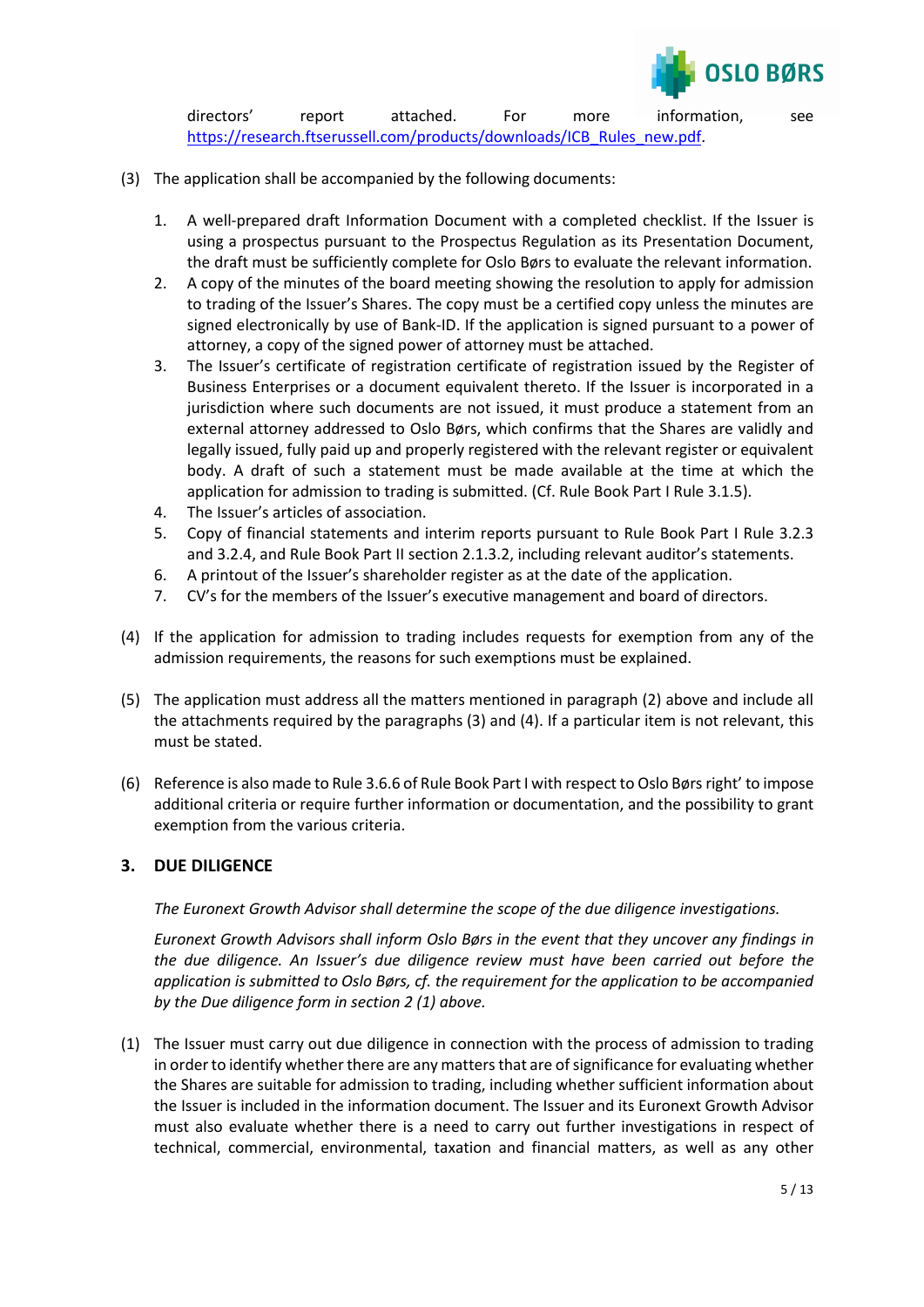

matters of significance. At a minimum, a financial due diligence and a legal due diligence must be carried out.

- (2) The due diligence advisors shall also assess whether the Issuer has sufficient expertise, resources and procedures in place to satisfy the requirements for the correct and proper management and distribution of information. Information on this assessment shall be provided in the application for admission to trading.
- (3) The diligence shall be carried out by legal and financial advisors that have appropriate expertise and that are sufficiently independent of the Issuer that is applying for admission to trading.

*Oslo Børs takes the general view that the parties who carry out due diligence should not review and check work they previously carried out. Although there are various rulebooks and industry standards that set professional requirements for independence, Oslo Børs is of the view that the Issuer's elected auditors and its regular legal advisers are not sufficiently independent to carry out financial and legal due diligence, respectively. One reason for this is that Oslo Børs is of the view that an Issuer's auditor or legal adviser may encounter circumstances in which they have a conflict of interest if due diligence uncovers issues in respect of previous assignments for the Issuer.*

*Oslo Børs wishes to stress that its view that financial due diligence should not be carried out by the Issuer's auditors, is not limited to the individual audit partner in question, but extends to the audit firm with which the elected auditor is associated, even if the firm has separate departments or companies that carry out due diligence such as transaction service units, units in other countries that are part of the same auditing and consulting group etc. In the same way, different units or departments that are part of the law firm that must in practice be deemed to be the Issuer's regular legal adviser cannot be used to carry out legal due diligence.*

*Similarly, the Issuer's legal advisers in connection with admission to trading cannot as a general rule carry out due diligence in connection with the admission. This also applies where the intention is for the Issuer's legal adviser to play a coordinating role for the due diligence process, and where the Issuer's legal adviser has not previously carried out assignments for the Issuer but has been appointed by the Issuer in connection with the admission process.The way in which Oslo Børs practices the independence requirement is intended to ensure that legal advisers avoid a conflict of interest, particularly if the due diligence review identifies matters that are significant to whether the Issuer is suitable for admission to trading, while at the same time the adviser may wish to maintain a relationship with the Issuer as its legal adviser.*

*In respect of the overall view that the parties who carry out due diligence should not be the parties that carried out the work in the first place, Oslo Børs wishes to stress that this may also cause some restrictions on parties other than the Issuer's elected auditor and its regular legal adviser who might carry out due diligence. Examples of this may include a due diligence review of contracts that a particular law firm has assisted in preparing, or financial due diligence for which a particular audit firm has provided assistance in drawing up the accounts.*

*In this respect Oslo Børs also wishes to point out that it will not accept that an audit firm or legal adviser is independent if a representative of the firm is a member of the Issuer's board of directors, holds large shareholdings in the Issuer, or has a similar connection.*

*Oslo Børs has also considered whether the requirement for independence should encompass every kind of commercial interest and every assignment that an audit firm or law firm has carried out over recent years for the Issuer that is applying for admission to trading. It must be assumed*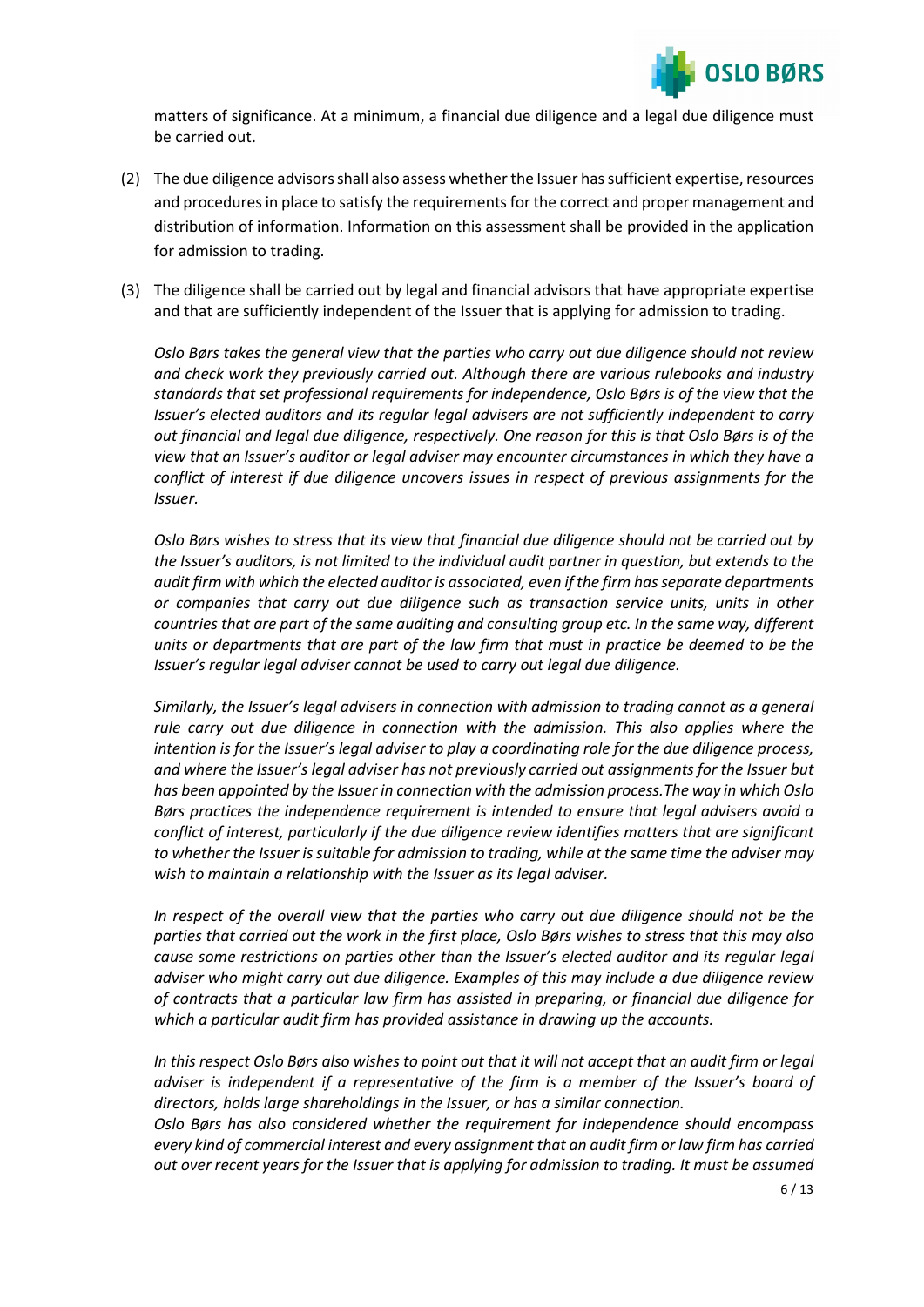

*that the number of entities with the necessary expertise and experience to carry out due diligence in connection with admission to trading is limited, and that such a requirement for independence would make it difficult in practical terms to find suitable parties to carry out due diligence. It is also assumed that the rules and industry standards for the parties that are potential candidates as due diligence advisers will serve to restrict parties from accepting due diligence assignments where they have significant commercial interests or other forms of possible conflicts of interest.*

- (4) If there are any findings that are of significance to the assessment of whether the Issuer and its Shares are suitable for admission to trading on Euronext Growth Oslo, the Euronext Growth Advisor shall inform Oslo Børs about these findings on its own initiative and in good time before the first day of admission to trading.
- (5) Oslo Børs may require further due diligence investigations, or that other parties carry out due diligence investigations, if it is apparent from the Due diligence form that satisfactory due diligence pursuant to the first and second paragraphs is not carried out, or if Oslo Børs considers such steps necessary for other reasons.
- (6) Oslo Børs may grant exemptions from the requirements in the first and third paragraphs in special circumstances.

*To the extent that is is planned to apply for an exemption, such application must be sent to Oslo Børs in sufficient time for the due diligence to be carried out in a responsible manner in the event that the application should be rejected.*

# **4. MEETING PRIOR TO ADMISSION TO TRADING**

- (1) The Issuer shall attend an introductory meeting with Oslo Børs. The Issuer's Euronext Growth Advisor and its managing director, finance director, or one member of the board of directors shall attend the meeting unless Oslo Børs agrees otherwise. The meeting shall take place no later than thirteen (13) Trading Days before the first day of admission to trading.
- (2) At the introductory meeting, the Issuer and its Euronext Growth Advisor must set out how and to what extent the Issuer satisfies the conditions for admission to trading on Euronext Growth Oslo. As part of this, the Issuer and its Euronext Growth Advisor must provide information on any measures it plans to implement or transactions it plans to carry out in connection with admission to trading on Euronext Growth Oslo.
- (3) Oslo Børs may grant exemptions from the requirement for a meeting prior to admission to trading in special circumstances.

# **5. INTRODUCTION COURSE**

- (1) The Issuer's managing director, finance director, investor relations-manager (if the Issuer has set up such function) and at least one member from its board of directors must attend a course on the Issuer's continuing obligations (introduction course), unless Oslo Børs agrees otherwise. The introduction course must be completed latest at the same time as admission to trading on Euronext Growth Oslo. The rules on Issuer's continuing obligations follow from Chapter 4 of Rule Book Part I and Chapter 3 of Rule Book Part II.
- (2) In special circumstances Oslo Børs may allow the introduction course to take place immediately after the first day of admission to trading. Furthermore, a partial or complete exemption can be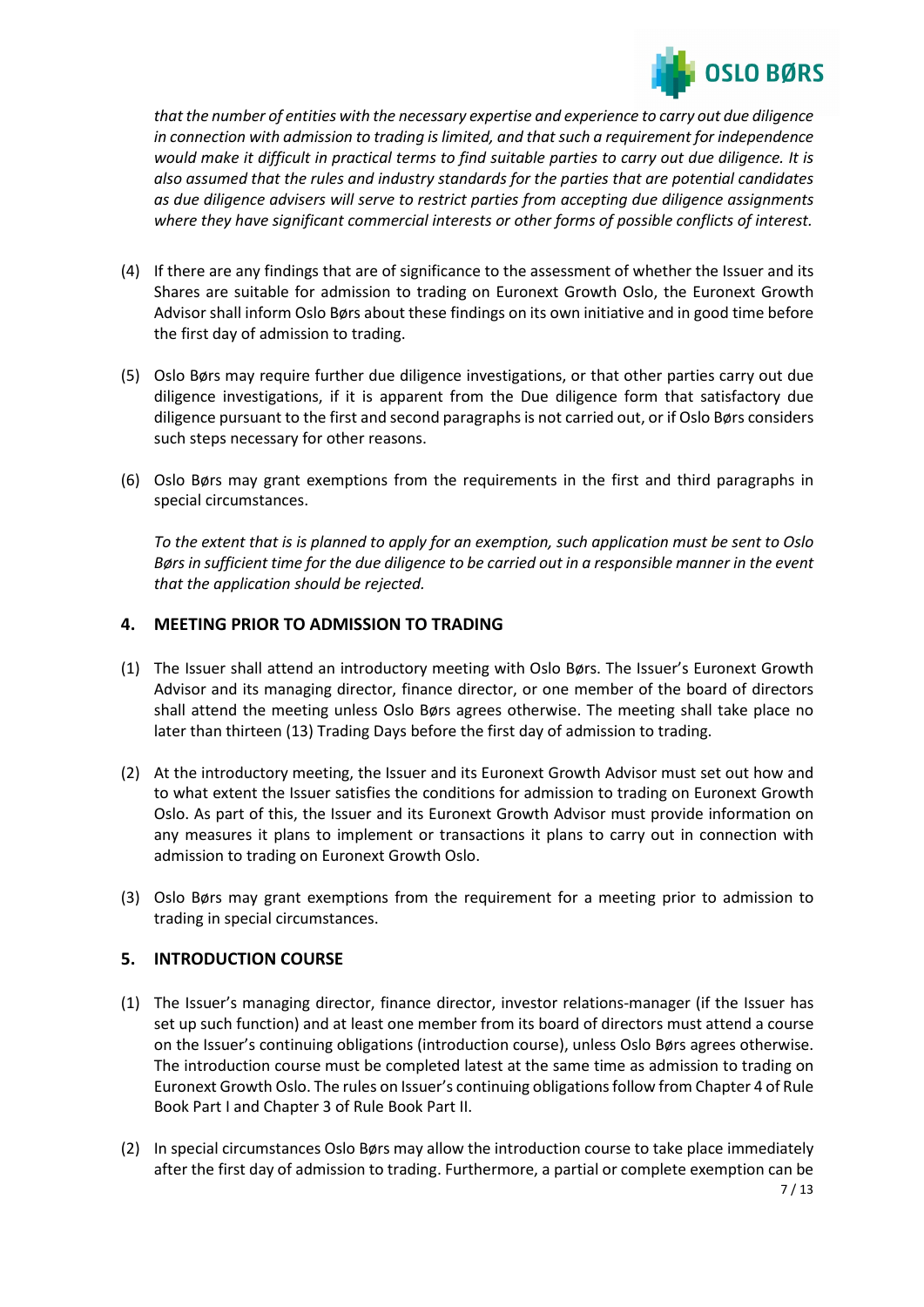

granted from the requirement to attend an introduction course if the Issuer is assessed to have sufficient experience and expertise.

# **6. FLEXIBLE PROCESS AND FAST TRACK PROCESS**

Oslo Børs may grant exemptions from the timetable requirements stipulated in this Notice for Issuers that enter into an agreement for a flexible admission process ("flexible process") or are considered to be suitable for an accelerated admission process ("fast track process"). The admission to trading requirements are the same for all admission processes, but the deadlines for submission of various information vary depending on the type of process.

Oslo Børs offers three alternative admission processes:

In an ordinary admission process there are pre-determined deadlines for the major steps in the process, and these deadlines are set on the basis of the dates of Oslo Børs' monthly admission meetings. An ordinary admission process can be completed in 15 Trading Days.

#### Flexible process:

Oslo Børs offers a flexible process where the date of Oslo Børs' admission meeting to consider the Issuer's application will be set to suit each specific project by holding extraordinary admission meetings. The flexible process involves all the elements of the normal admission process. The timing of introductory meetings and due diligence will be set based on the same progress as for a normal admission process, but the specific dates will be set on the basis of the date when the application is to be considered by Oslo Børs. Accordingly, a flexible process will require a process of 15 Trading Days in the same way as the ordinary admission process.

For the ordinary admission process, public announcement that the Issuer has applied for admission to trading takes place 13 Trading Days before Oslo Børs' admission meeting that is due to consider the application. In the case of a flexible process, instead of submitting a formal application at this stage the Issuer will submit an introductory report to Oslo Børs. The content of the introductory report must satisfy the requirements for an application for admission to trading required by an ordinary admission process, cf. section 2 above, with the exception of section 2 (3) item 2 (board minutes). In a flexible process, the public announcement that the Issuer has applied for admission to trading will be issued only three days before the decision by Oslo Børs to admit the Issuer's Shares to trading in the same way as for the fast track process.

For the flexible process, the application for admission to trading must be submitted no later than three Trading Days before Oslo Børs is to consider the application.

In the application, the Issuer must:

- 1. Confirm that the Issuer is applying for admission of its Shares to trading
- 2. Confirm that the information provided in the written report submitted earlier is correct, complete and not misleading.
- 3. Confirm that the Issuer satisfies the conditions for admission to trading, or where appropriate a brief explanation of the admission to trading requirements from which the Issuer is seeking exemption. Specific details of the justification for the application for exemption from such requirements must have been provided in the written reports that were previously submitted.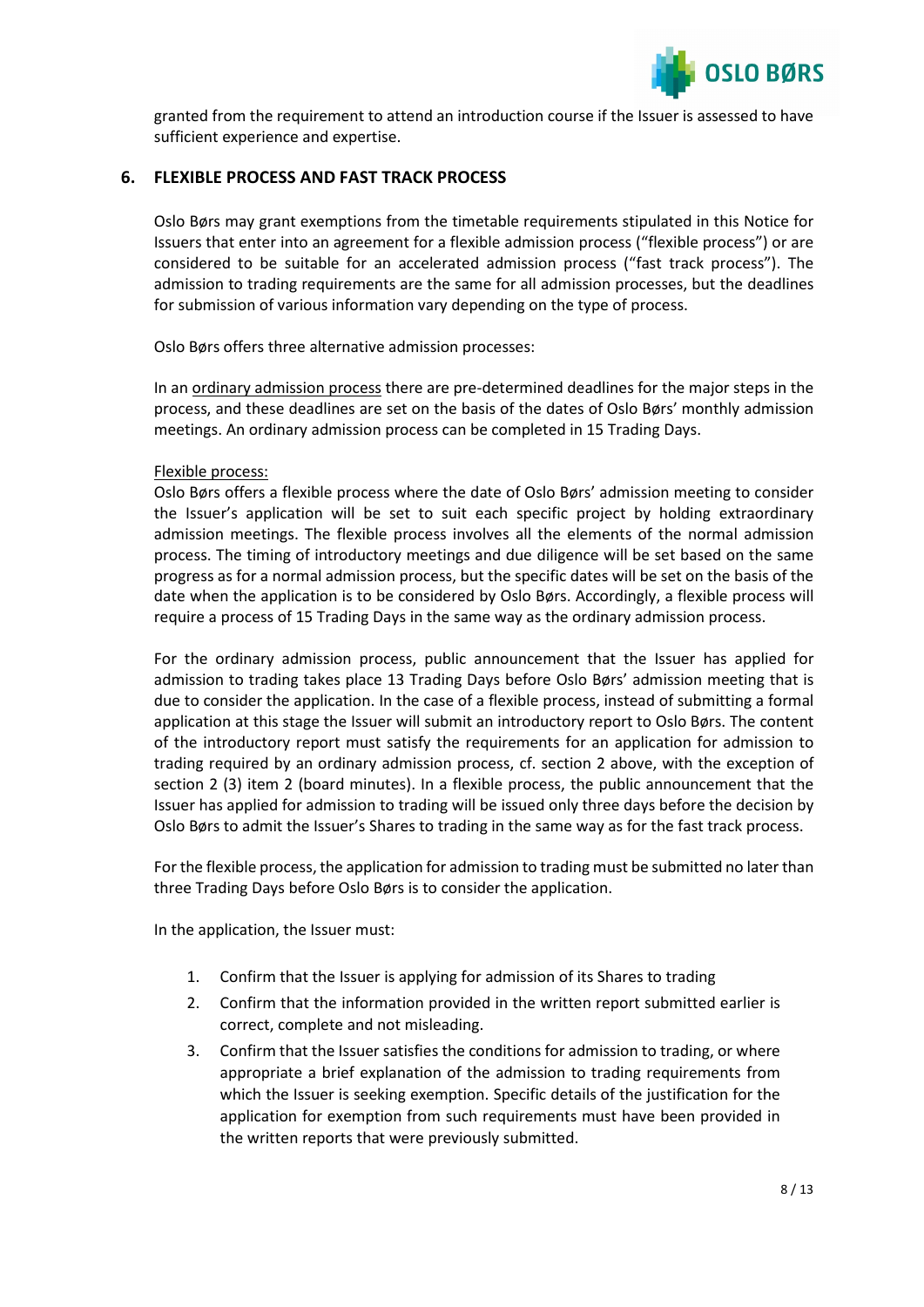

4. Confirm that the Issuer undertakes to comply with the rules for Euronext Growth Oslo.

In addition, the Euronext Growth Advisor shall confirm in the application that, to the best of its abilities and judgement, and on the basis of a sufficient review of the Issuer, the Issuer satisfies all the conditions for admission to trading and the Issuer and its Shares are suitable for admission to trading on Euronext Growth Oslo.

Section 2 (2) above applies similarly. The application shall contain the attachment mentioned in section 2 (3) item 2 above (board minutes).

## Fast track process:

Where Issuers are particularly well prepared, Oslo Børs offers a faster and/or more customized implementation of those aspects of the process that involve Oslo Børs. With a fast track process, the time needed for the processes that involve Oslo Børs can be reduced to 9 Trading Days. Fast track process is offered to Issuers upon request, provided Oslo Børs considers that the Issuer and the project in question are suitable for the fast track process.

The fast track process involves all the aspects of the ordinary admission process in accordance with the applicable rules, but allows the timetable and deadlines for the key steps in the process to be adapted to the project in question in accordance with a timetable agreed between the Issuer and Oslo Børs, and the Issuer will then be committed to meeting the agreed timetable and deadlines.

Issuers that are in the process of negotiations in respect of a transaction it intends to carry out that may be assumed to be subject to section 9 below or that for other reasons is considered material to the evaluation of the Issuer, will normally not be considered suitable for a fast track process, although this will depend on a case-by-case evaluation of which stage the transaction in question has reached and whether Oslo Børs decides that proper consideration of the application can be carried out within the framework of a fast track process.

An Issuer that wishes to make use of a fast track process must submit a written report to Oslo Børs which contains the information required for an application for trading, cf. section 2 above, with the exception of section 2 (3) item 2 (board minutes). The purpose of the extended content requirements for the report is to ensure that Oslo Børs has the best possible basis on which to decide whether the Issuer should be permitted to use the fast track process.

In addition to the information mentioned above, the report must provide as an attachment a draft timetable for the admission process which indicates the Issuer's preferred dates for the following:

- 1. Introductory meeting, cf. section 4 above.
- 2. Submission of application for admission to trading.
- 3. Extraordinary admission meeting of Oslo Børs to consider the application for admission to trading.
- 4. Expected first day of admission to trading.

Oslo Børs may grant exemption from certain requirements related attachments to be included in the introductory report, provided that the timetable mentioned above provides a precise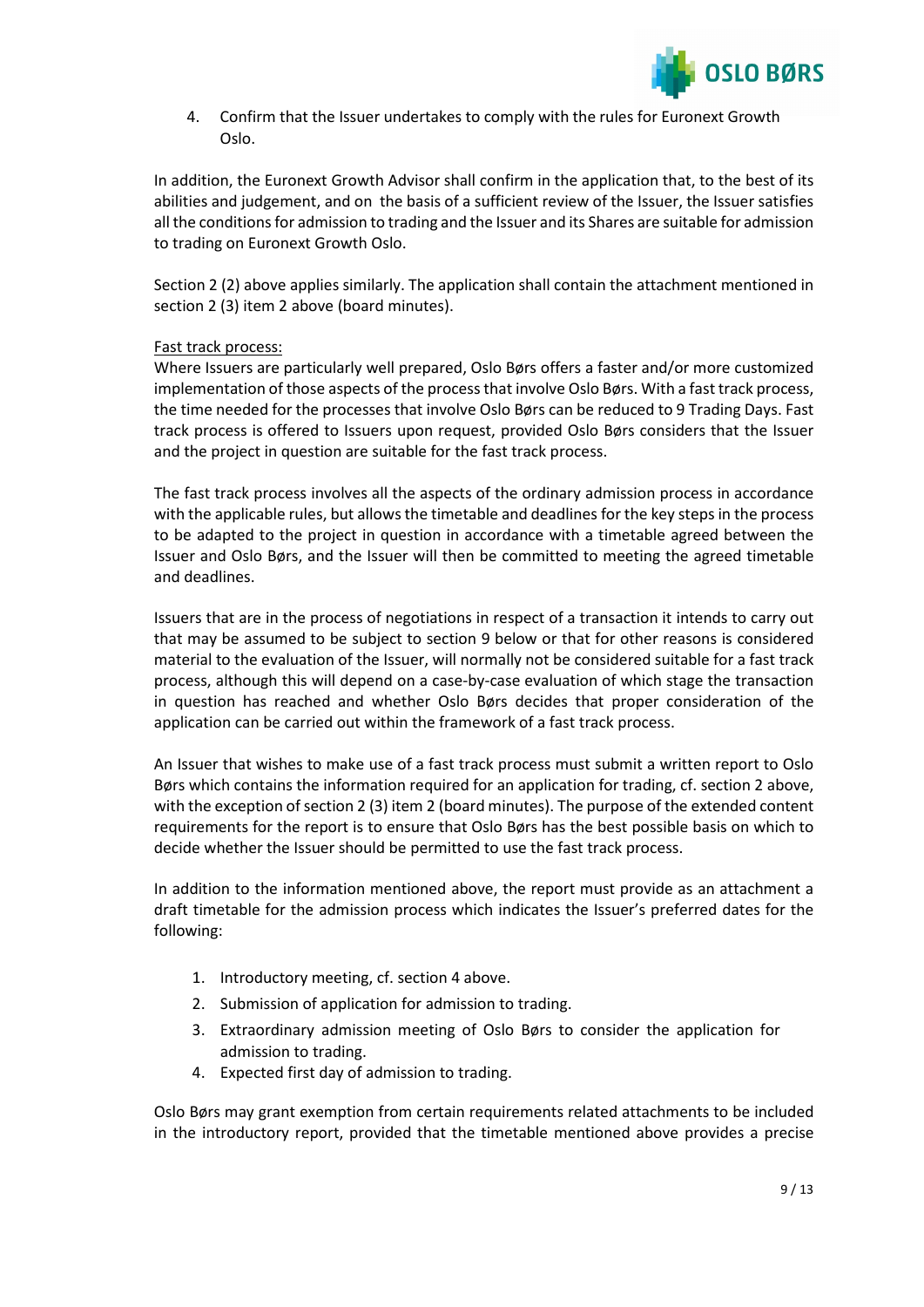

statement of when this documentation will be made available (and provided that such documentation shall be prepared specifically in connection with the admission process).

Assuming Oslo Børs, based on the Issuer's report (including the Issuer's proposed timetable), concludes that the project is suitable for a fast track process, the introductory meeting with the Issuer will be held two Trading Days after Oslo Børs receives the report.

If Oslo Børs considers that the project cannot be subject to a fast track process, Oslo Børs will notify the Issuer of this without undue delay (normally within three Trading Days after receipt of the report), and the Issuer will then be required to follow the ordinary or flexible process of admission to trading.

If Oslo Børs considers that an Issuer may be subject to a fast track process, the Issuer will be required to comply with a timetable that will be agreed no later than by the end of the day on which the introductory meeting is held.

The application for admission to trading must be submitted no later than the date agreed with Oslo Børs in accordance with the agreed timetable for the admission process.

In the application, the Issuer must:

- 1. Confirm that the Issuer is applying for admission of its Shares to trading
- 2. Confirm that the information provided in the written report submitted earlier is correct, complete and not misleading.
- 3. Confirm that the Issuer satisfies the conditions for admission to trading, or where appropriate a brief explanation of the admission to trading requirements from which the Issuer is seeking exemption. Specific details of the justification for the application for exemption from such requirements must have been provided in the written reports that were previously submitted.

Section 2 (2) above applies similarly. The application shall contain the attachment mentioned in section 2 (3) item 2 above (board minutes).

#### **7. PROCESSING OF APPLICATIONS FOR ADMISSION TO TRADING**

#### **7.1 DECISION ON ADMISSION TO TRADING**

(1) Decisions on admission to trading of Shares on Euronext Growth Oslo are made by Oslo Børs.

*Before an Issuer can be admitted to trading on Euronext Growth Oslo, Oslo Børs has to approve the Issuer's application and to review its Information Document. It is, however, the Issuer's responsibility to ensure that the information it provides during the admission process provides a clear, accurate and comprehensive description of the Issuer and the Shares for which admission to trading is sought. See also the Appeals Committee ruling of 18 October 2016, section 3.1.*

(2) Reference is made to Rule 3.7.1 of Rule Book Part I. An application for admission to trading on Euronext Growth Oslo will normally be processed within fifteen (15) Trading Days. If the documentation provided is incomplete or if Oslo Børs must gather additional information for any other reason, as well as in the event of applications for exemptions, a longer period may be needed to process the application, cf. section 1 (5) above.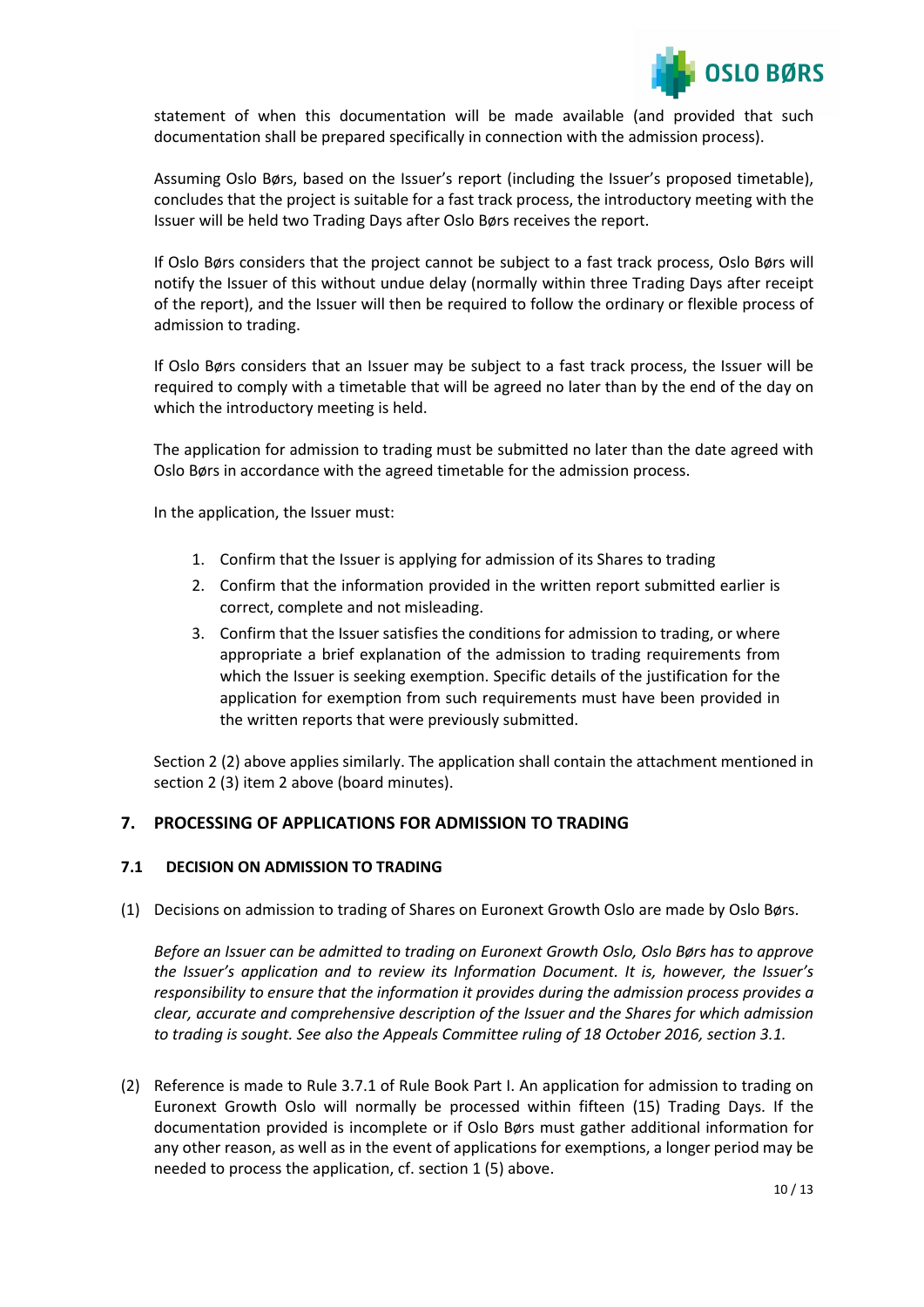

## **7.2 DUTY OF THE ISSUER TO PROVIDE INFORMATION**

- (1) Oslo Børs reserves the right to require that the Issuer, its officers and employees provide Oslo Børs with information pursuant to Rule 3.5 of Rule Book Part II.
- (2) Reference is also made to Rule 3.6.6 of Rule Book Part I.

## **7.3 NOTIFICATION AND PUBLICATION OF THE DECISION**

- (1) Reference is made to Rule 3.7.2 of Rule Book Part I regarding notification and publication of the decision.
- (2) Reference is made to Rule 3.7.3 of Rule Book Part I and section 2.1.2.1 of Rule Book Part II regarding refusal of applications, etc.

## **8. ADMISSION TO TRADING**

(1) The Issuer's Shares may be admitted to trading when all conditions that may have been imposed in relation to admission to trading have been satisfied. Oslo Børs will normally state the latest date for the first day of trading in its approval decision.

*The Issuer's Shares will be admitted to trading at the earliest two Trading Days following publication of Oslo Børs' decision on admission to trading, provided that all conditions for admission to trading have been satisfied.* 

- (2) In addition to the information required for the application for admission to trading, the following documentation must be received by Oslo Børs no later than **13:00 hours** on the Trading Day immediately prior to the first day of admission to trading:
	- 1. Current certificate of registration issued by the Register of Business Enterprises. For foreign Issuers, a document equivalent to such certificate of registration, or a finalized statement from an external attorney addressed to Oslo Børs which confirms that the Shares are validly and legally issued, fully paid up and properly registered with the relevant register or equivalent body.
	- 2. The Shares' securities identification number (ISIN) in the central securities depository.
	- 3. Information on the expected market value of the Issuer's Shares.
	- 4. A published Information Document that has been inspected by the Euronext Growth Advisor, or a confirmation that the inspected Information Document will be published by 08:00 hours on the first day of admission to trading.
	- 5. If the Issuer uses a prospectus pursuant to the Prospectus Regulation as its Presentation Document, Oslo Børs shall receive a copy of the confirmation from the Norwegian Supervisory Financial Authority or another relevant prospectus authority that the prospectus has been approved. Furthermore, Oslo Børs shall receive a confirmation from the Issuer that it has published, or will publish no later than 08:00 hours on the first day of admission to trading, an announcement detailing where the prospectus is available.
	- 6. The Euronext Growth Advisor shall confirm to Oslo Børs that all the terms and conditions for admission to trading have been satisfied. Evidence that the requirements for the distribution of shareholdings have been achieved must be documented by submitting the allotment list or a printout from the central securities depository. The allotment list must demonstrate that the distribution requirements have been satisfied, and must be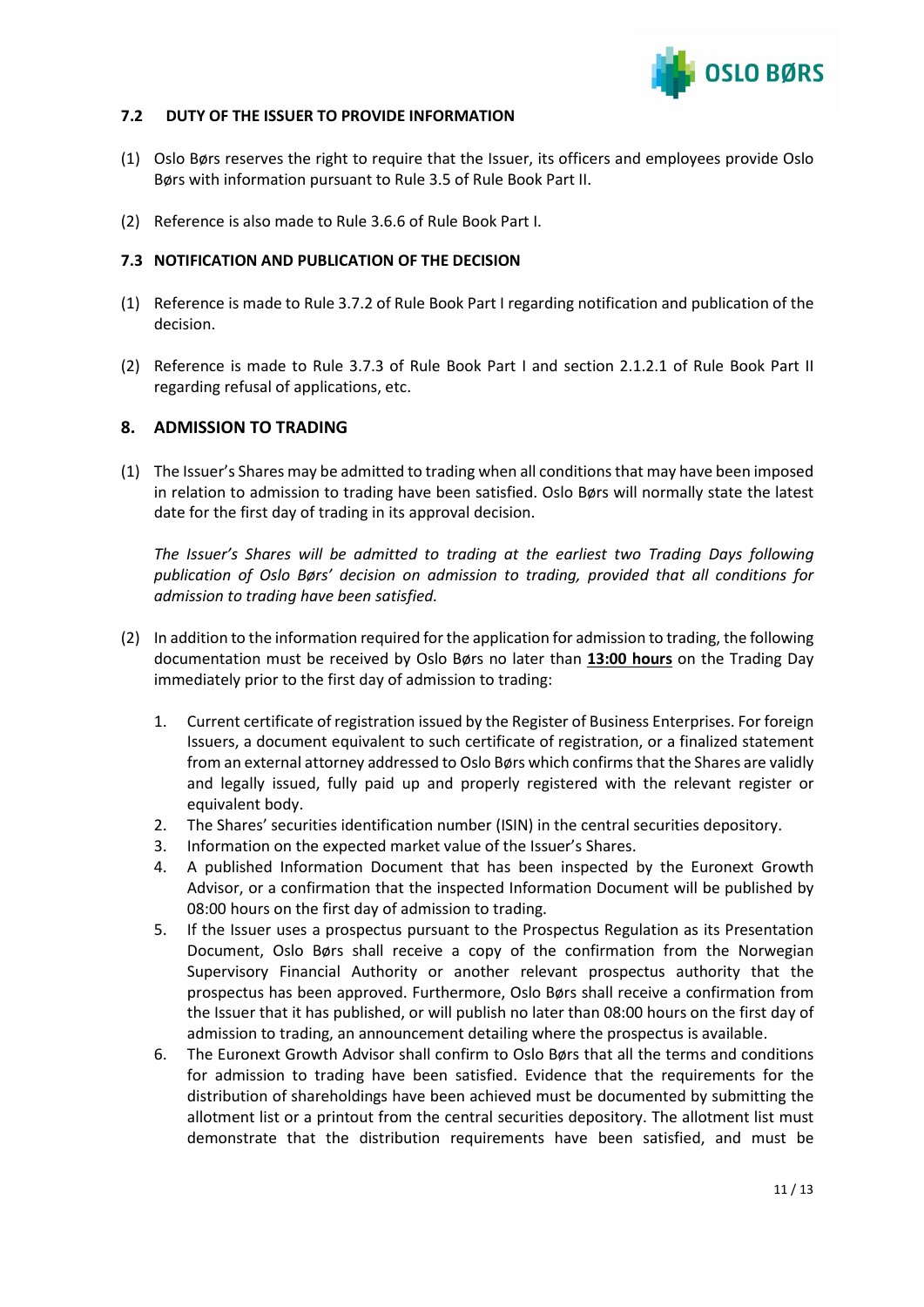

accompanied by a confirmation that the allotment has been carried out through the settlement system no later than the Trading Day before the first day of admission to trading.

(3) Oslo Børs may in special circumstances grant exemptions from the deadline in paragraph (2) for specific items of documentation.

## **9. NEGOTIATION OF MATERIAL AGREEMENTS, ETC.**

(1) If the Issuer is involved in negotiations to carry out a transaction which, if carried out, must be assumed to represent a change of more than 25% in relation to the criteria mentioned in paragraph (5), or that must otherwise be assumed to be material to an evaluation of the Issuer, this must be notified to Oslo Børs as soon as possible.

*This applies regardless of which stage the admission process has reached when the negotiations commence.*

(2) Oslo Børs shall decide whether an application for admission to trading shall be processed before the negotiations mentioned in paragraph (1) have been completed. If the negotiations are completed / an agreement is entered into following submission of the application for admission to trading, Oslo Børs determines whether the admission process must be postponed.

*Oslo Børs will decide on the basis of information received whether the application can be processed before the negotiations have been completed, or whether the negotiations are of such significance for the evaluation of the Issuer that processing of the application must be deferred until the negotiations are completed. If the negotiations are completed / and agreement is entered into following submission of the application for admission to trading, Oslo Børs must decide whether it is necessary to defer consideration of the application in order to allow time for a proper evaluation.* 

(3) Any merger or demerger must be legally completed prior to the first day of trading. Oslo Børs may grant an exemption from the first sentence in special circumstances. Oslo Børs reserves the right to require that other agreements as mentioned in paragraph (1) must be legally completed before the first day of trading if special circumstances so dictate.

*In the case of other agreements as mentioned in paragraph (1), admission to trading will not necessarily be conditional on the completion of the agreement, unless Oslo Børs decides to make this a condition for the start of admission to trading after considering the significance of the agreement for the Issuer and the conditions for it to be completed.*

- (4) A *transaction* as referred to in paragraph (1) shall mean an acquisition or disposal of a business or asset. This provision shall apply similarly to mergers and demergers.
- (5) A transaction shall represent a change as mentioned in paragraph (1) if it causes an increase or reduction of more than 25% in the Issuer's total assets, revenue or profit or loss. If the transaction relates to assets or business activities that have not been subject to separate financial reporting, the calculation of whether the transaction exceeds 25% shall be based on the consideration paid or received for the asset or business activity and the book value of the Issuer's total assets before the acquisition or disposal.

12 / 13 *It should be noted that the criteria set out in paragraph (5) are alternative in the sense that the duty is triggered if the transaction represents a 25% change for any one of the criteria. The*